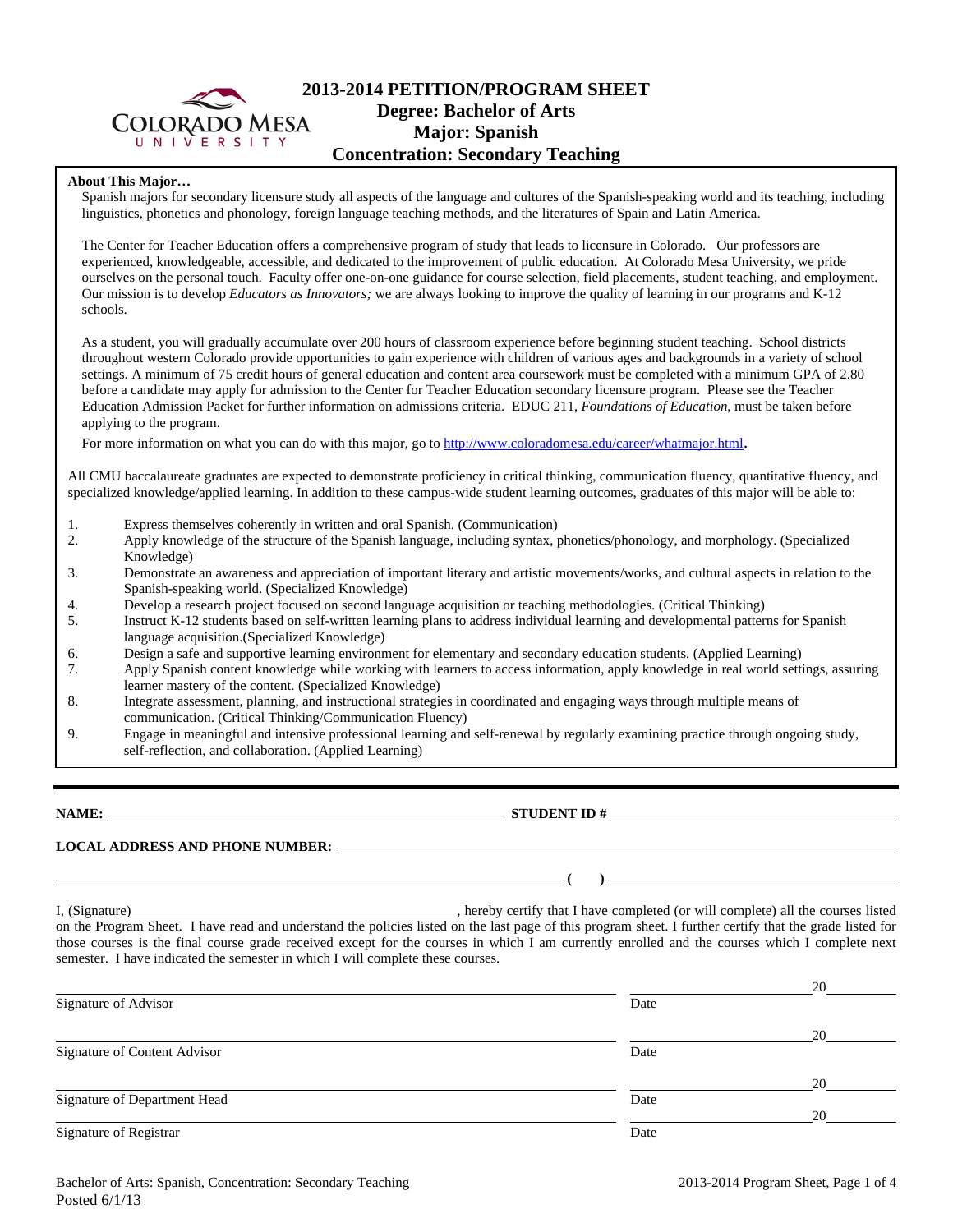#### **Students should work closely with a faculty advisor when selecting and scheduling courses prior to registration.**  Degree Requirements: 120 semester hours total (A minimum of 28 taken at CMU in no fewer than two semesters). 40 upper division credits (A minimum of 15 taken at the 300-400 course levels within the major at CMU). 2.80 cumulative GPA or higher in all CMU coursework 2.80 cumulative GPA or higher in coursework toward the major content area Course No Title Sem.hrs Grade Term/Trns **Fine Arts** (3 semester hours) \_\_\_\_\_\_ \_\_\_\_ \_\_\_\_\_\_\_\_\_\_\_\_\_\_\_\_\_\_\_\_\_\_\_\_ \_\_\_\_ \_\_\_\_\_ \_\_\_\_\_\_\_\_ **OTHER LOWER DIVISION REQUIREMENTS** (6 semester hours) **Kinesiology** (3 semester hours)

- Pre-collegiate courses (usually numbered below 100) cannot be used for graduation.
- A cumulative grade point average of 2.8 or higher must be maintained for each of 3 areas: content courses, education courses and overall GPA.
- When filling out the program sheet a course can be used only once.
- A student must follow the CMU graduation requirements either from 1) the program sheet for the major in effect at the time the student officially declares a major; or 2) a program sheet for the major approved for a year subsequent to the year during which the student officially declares the major and is approved for the student by the department head. Because a program may have requirements specific to the degree, the student should check with the faculty advisor for additional criteria. It is the student's responsibility to be aware of, and follow, all requirements for the degree being pursued. Any exceptions or substitutions must be approved by the student's faculty advisor and Department Head.
- See the "Undergraduate Graduation Requirements" in the catalog for additional graduation information.
- Students must PASS the PLACE exam in the content area prior to beginning the internship. Also, ALL other coursework toward the degree must be successfully completed prior to the internship.

**GENERAL EDUCATION REQUIREMENTS** (31 semester hours) See the current catalog for a list of courses that fulfill the requirements below. If a course is on the general education list of options and a requirement for your major, you must use it to fulfill the major requirement and make a different selection within the general education requirement. Course No Title Sem.hrs Grade Term/Trns **English** (6 semester hours, must receive a grade of "B" or better and

| <b>Eligiisii</b> (6 seinester nours, must receive a grade of <b>B</b> or better and |   |  |
|-------------------------------------------------------------------------------------|---|--|
| must be completed by the time the student has 60 semester hours.)                   |   |  |
| *ENGL 111 English Composition                                                       |   |  |
| *ENGL 112 English Composition                                                       | 3 |  |
| * Must earn B or higher                                                             |   |  |

**Math:** MATH 110 **or higher** (3 semester hours, must receive a grade of "C" or better, must be completed by the time the student has 60 semester hours.) MATH  $1$ 

\_\_\_\_\_\_ \_\_\_\_ \_\_\_\_\_\_\_\_\_\_\_\_\_\_\_\_\_\_\_\_\_\_\_\_ \_\_\_\_ \_\_\_\_\_ \_\_\_\_\_\_\_\_

\_\_\_\_\_\_ \_\_\_\_ \_\_\_\_\_\_\_\_\_\_\_\_\_\_\_\_\_\_\_\_\_\_\_\_ \_\_\_\_ \_\_\_\_\_ \_\_\_\_\_\_\_\_

\_\_\_\_\_\_ \_\_\_\_ \_\_\_\_\_\_\_\_\_\_\_\_\_\_\_\_\_\_\_\_\_\_\_\_ \_\_\_\_ \_\_\_\_\_ \_\_\_\_\_\_\_\_

**Humanities** (3 semester hours)

**Social and Behavioral Sciences** (6 semester hours) \*PSYC 233 Human Growth & Development 3 \_\_\_\_\_ \_\_\_\_\_\_\_\_

\* Must earn a "**B**" or higher

**Natural Sciences** (7 semester hours, one course must include a lab)

**History** (3 semester hours) HIST \_\_\_\_ \_\_\_\_\_\_\_\_\_\_\_\_\_\_\_\_\_\_\_\_\_\_\_\_ \_\_\_\_ \_\_\_\_\_ \_\_\_\_\_\_\_\_

| Course No Title                                                                                            |   | Sem.hrs Grade Term/Trns                                                                                                                                                                                                                                                                                                                                                                                                                                                                                                                                                                 |
|------------------------------------------------------------------------------------------------------------|---|-----------------------------------------------------------------------------------------------------------------------------------------------------------------------------------------------------------------------------------------------------------------------------------------------------------------------------------------------------------------------------------------------------------------------------------------------------------------------------------------------------------------------------------------------------------------------------------------|
| <b>Fine Arts</b> (3 semester hours)                                                                        |   |                                                                                                                                                                                                                                                                                                                                                                                                                                                                                                                                                                                         |
| <b>OTHER LOWER DIVISION REQUIREMENTS (6 semester hours)</b>                                                |   |                                                                                                                                                                                                                                                                                                                                                                                                                                                                                                                                                                                         |
| <b>Kinesiology</b> (3 semester hours)<br>KINE 100 Health and Wellness<br>KINA 1                            |   | <u> De Barbara (Barbara Barbara)</u><br>$\frac{1}{1-\frac{1}{1-\frac{1}{1-\frac{1}{1-\frac{1}{1-\frac{1}{1-\frac{1}{1-\frac{1}{1-\frac{1}{1-\frac{1}{1-\frac{1}{1-\frac{1}{1-\frac{1}{1-\frac{1}{1-\frac{1}{1-\frac{1}{1-\frac{1}{1-\frac{1}{1-\frac{1}{1-\frac{1}{1-\frac{1}{1-\frac{1}{1-\frac{1}{1-\frac{1}{1-\frac{1}{1-\frac{1}{1-\frac{1}{1-\frac{1}{1-\frac{1}{1-\frac{1}{1-\frac{1}{1-\frac{1}{1-\frac{1}{1-\frac{1}{1-\frac{1}{1-\frac{1}{1-\frac{1$<br><u> 1999 - Jan Barnett, politik eta politik eta politik eta politik eta politik eta politik eta politik eta politi</u> |
| <b>Applied Studies</b> (3 semester hours)<br>*SPCH 102 Speechmaking<br>*Must earn a " <b>B</b> " or higher | 3 |                                                                                                                                                                                                                                                                                                                                                                                                                                                                                                                                                                                         |

**FOUNDATION COURSES** (6 semester hours) Two **consecutive** classes in the **same** foreign language. Must receive a grade of "C" or better. FLAS 114 & 115 will **NOT** fulfill this requirement.  $FLA$ <sub>\_\_\_</sub> \_\_\_ \_\_

FLA\_\_ \_\_\_\_ \_\_\_\_\_\_\_\_\_\_\_\_\_\_\_\_\_\_\_\_\_\_\_\_ \_\_\_\_ \_\_\_\_\_ \_\_\_\_\_\_\_\_

## **SPANISH – LEADING TO SECONDARY TEACHER LICENSURE CONCENTRATION REQUIREMENTS**

(39 semester hours) Must pass all courses with a grade of "C" or higher.

|                 | <b>Spanish Core</b> (27 semester hours)                                               |                          |  |
|-----------------|---------------------------------------------------------------------------------------|--------------------------|--|
| <b>FLAS 301</b> | <b>Advanced Spanish Grammar</b>                                                       | 3                        |  |
| <b>FLAS 302</b> | <b>Advanced Spanish</b>                                                               |                          |  |
|                 | Composition                                                                           | 3                        |  |
| <b>FLAS 311</b> | History & Culture of Spain                                                            | 3                        |  |
| <b>FLAS 312</b> | History & Culture of Latin                                                            |                          |  |
|                 | America                                                                               | 3                        |  |
| <b>FLAS 303</b> | <b>Advanced Spanish</b>                                                               |                          |  |
|                 | Conversation                                                                          | 3                        |  |
| <b>FLAS 321</b> | Introduction to the Literature                                                        |                          |  |
|                 | of Spain                                                                              | 3                        |  |
| <b>FLAS 322</b> | Introduction to the Literature                                                        |                          |  |
|                 | of Latin America                                                                      | 3                        |  |
| <b>FLAS 341</b> | Spanish and the Nature of                                                             |                          |  |
|                 | Language                                                                              | 3                        |  |
| *FLAS 498       | Spanish Practicum                                                                     | $\overline{\mathcal{E}}$ |  |
|                 |                                                                                       |                          |  |
| <b>FLAS 441</b> | <b>Concentration in Teacher Licensure</b> (6 semester hours)<br>Spanish Phonetics and |                          |  |
|                 | Phonology                                                                             | 3                        |  |
| <b>FLAS 444</b> | Using Technology, Literature<br>and Culture in the Spanish<br>Classroom               | 3                        |  |
|                 |                                                                                       |                          |  |
|                 | Spanish Elective (Select upper division 6 credit course. Choose from:                 |                          |  |
| FLA             | FLAS 4XX, FLAV 396 or FLAV 496                                                        |                          |  |
| FLA             |                                                                                       | 3<br>3                   |  |
|                 |                                                                                       |                          |  |
|                 |                                                                                       |                          |  |
|                 | <b>Electives</b> (All college level courses appearing on your final transcript,       |                          |  |
|                 | not listed above that will bring your total semester hours to 120 hours.)             |                          |  |

|  |  | ________ |
|--|--|----------|
|  |  |          |
|  |  |          |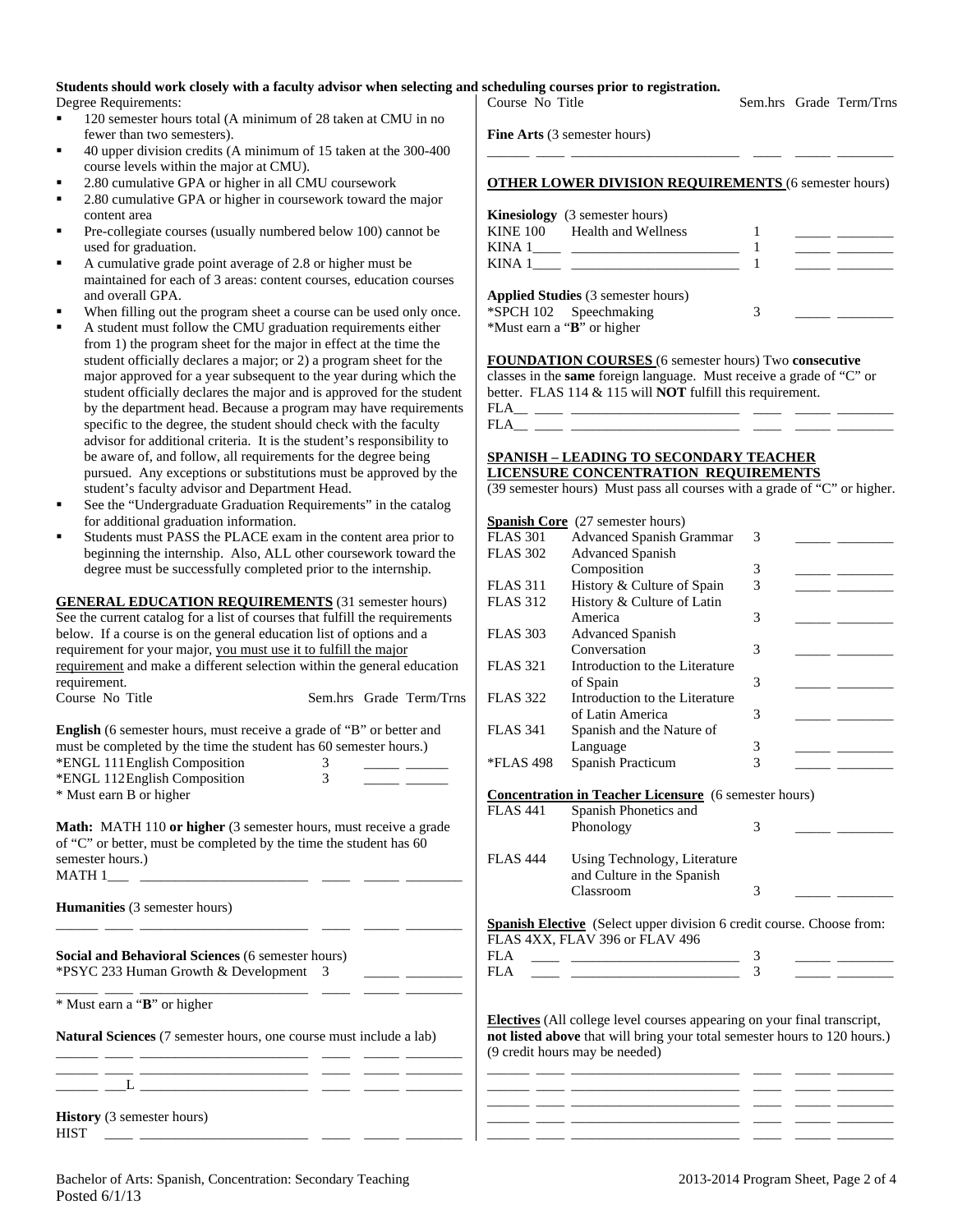#### **Secondary Education Requirements** (29 semester hours)

Course No Title Sem.hrs Grade Term/Trns

| EDUC <sub>211</sub>  | <b>Foundations of Education</b>    | $\mathcal{D}_{\mathcal{L}}$ | 20 Field Experience Hours  |
|----------------------|------------------------------------|-----------------------------|----------------------------|
| EDUC $342*$          | Pedagogy & Assessment:             |                             |                            |
|                      | Secondary/K-12                     | 3                           | 20 Field Experience Hours  |
| $EDUC 343*$          | Teaching to Diversity              | 3                           | 20 Field Experience Hours  |
| EDUC <sub>442</sub>  | <b>Integrating Literacy Across</b> |                             |                            |
|                      | the Curriculum                     | 4                           | 60 Field Experience Hours  |
| <b>EDUC</b> 497      | Content Methodology                |                             |                            |
|                      | Practicum                          | 3                           | 80 Field Experience Hours  |
| EDUC <sub>497E</sub> | Methods of Teaching                |                             |                            |
|                      | Secondary Spanish**                | 2                           |                            |
| EDUC <sub>499G</sub> | Teaching Internship and            |                             |                            |
|                      | Colloquium                         | 12                          | 600 Field Experience Hours |
|                      |                                    |                             |                            |

\***Prerequisites:** ENGL 111, ENGL 112, SPCH 102, PSYC 233, EDUC 211 (all with a grade of B or better), MATH 110 or higher, Declared major in Spanish – Leading to Secondary Teacher Licensure and formal acceptance to the Teacher Education Program

\*\*This course is only offered in the fall semester. It may be taken with either the 300-level or 400-level EDUC courses but must be taken before the student teaching semester.

## **\*\*All EDUC prefix courses listed above must be completed with a grade of B or better to progress through the program sequence.**